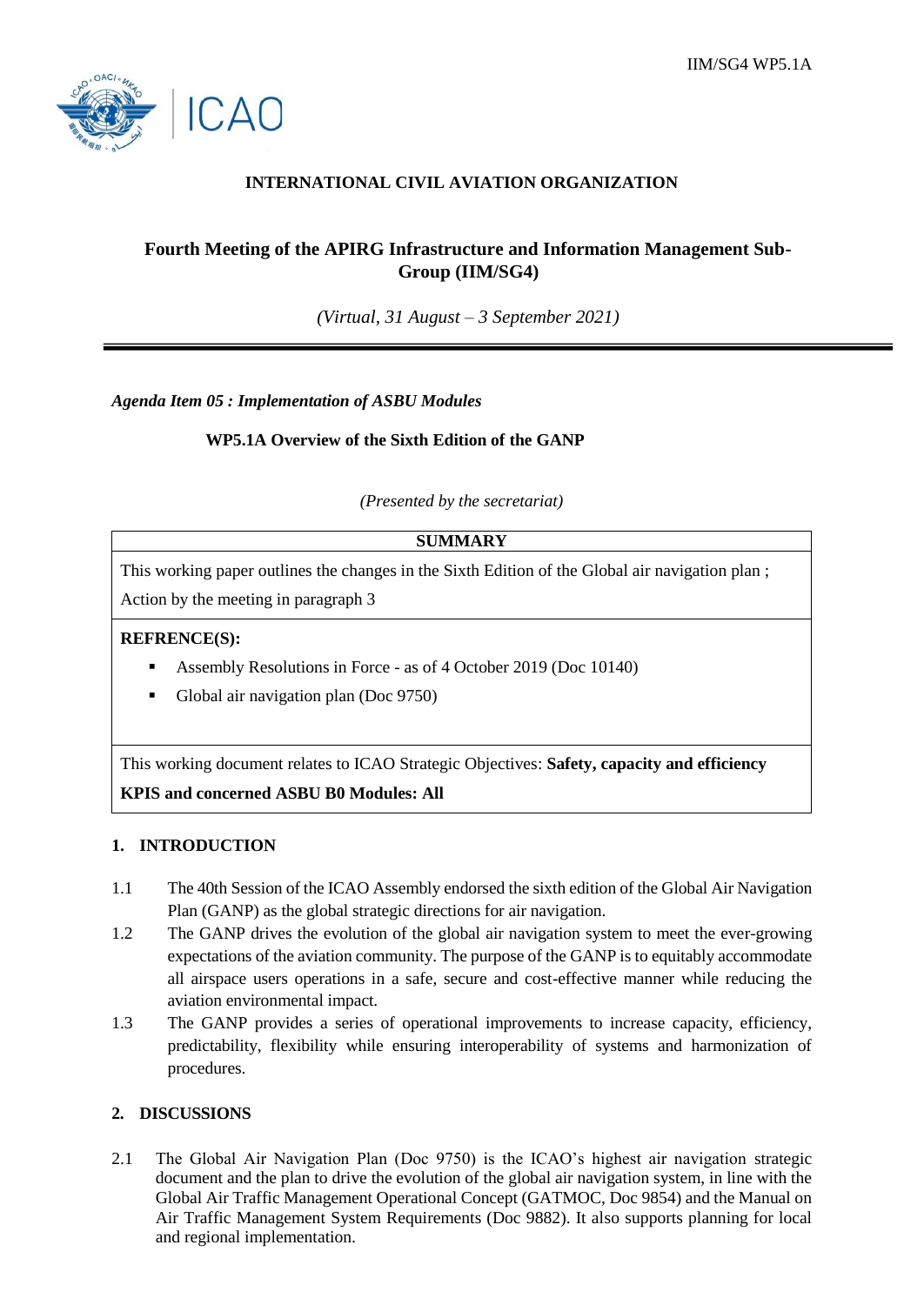#### *Multilayer structure*

- 2.2 The sixth edition of GANP introduced a multilayer structure with each layer tailored to different audiences. This allows for better communication with both high-level and technical managers with the objective that no State or stakeholder is left behind. The four-layer structure is made up of global (strategic and technical), regional and national levels, and provides a framework for alignment of regional, sub-regional and national plans. The four-layer structure facilitates decision making by providing a stable strategic direction for the evolution of the air navigation system and, at the same time, timely relevance in the technical content.
- 2.3 To enable different stakeholders to access and use relevant information, all four levels of the GANP have been made available via a printer-friendly, interactive, web-based platform – the [GANP](https://www4.icao.int/ganpportal) Portal. The platform ensures a common entry point to, and consistency between, all four levels of the GANP.
- 2.4 The **global strategic level** is presented as an electronic document, written in executive language and available in the six working languages of ICAO. It provides high-level strategic direction for decision-makers to drive the evolution of the global air navigation system.
- 2.5 Derived from the global strategic level, the **global technical level** is designed to support technical managers in planning the implementation of basic services and new operational improvements in a scalable and cost-effective manner and according to specific operational and performance needs, while ensuring interoperability of systems and harmonization of procedures.
- 2.6 The **regional and national levels** ensure consistency from the development of operational improvements to their implementation. Such levels provide the global aviation community with a common basis for short- and medium-term implementation planning.
- 2.7 The **regional level** addresses regional and subregional performance and operational needs, differences, constraints and opportunities through the ICAO Regional Air Navigation Plans and other regional initiatives aligned with the global strategic and technical levels.
- 2.8 The **national level** focuses on State planning. The development of national air navigation plans, in coordination with relevant stakeholders and in alignment with regional and global plans, is a strategic part of the State's national aviation planning framework and is crucial to achieve the common vision being developed in the GANP.

## *Basic Building Block (BBB) framework*

- 2.9 At the Global Technical Level, the Basic Building Block (BBB) framework outlines the foundation of any robust air navigation system. It is nothing new but the identification of the essential services to be provided for international civil aviation in accordance with ICAO Standards. These essential services are defined in the areas of aerodromes, air traffic management, search and rescue, meteorology and information management. In addition to essential services, the BBB framework identifies the end users of these services as well as the assets (communications, navigation, and surveillance (CNS) infrastructure) that are necessary to provide them.
- 2.10 The BBB is considered an independent framework and not a block of the ASBU framework as they represent a baseline rather than an evolutionary step. This baseline is defined by essential services recognized by ICAO Member States as necessary for international civil aviation to develop in a safe and orderly manner. Once these essential services are provided, they constitute the baseline for any operational improvement.

## *ASBUs framework*

2.11 The following table outlines the changes of the ASBUs in the  $6<sup>th</sup>$  Edition of GANP compared to its previous version. These changes may call for an update of the Regional Air navigation Plan (eANP).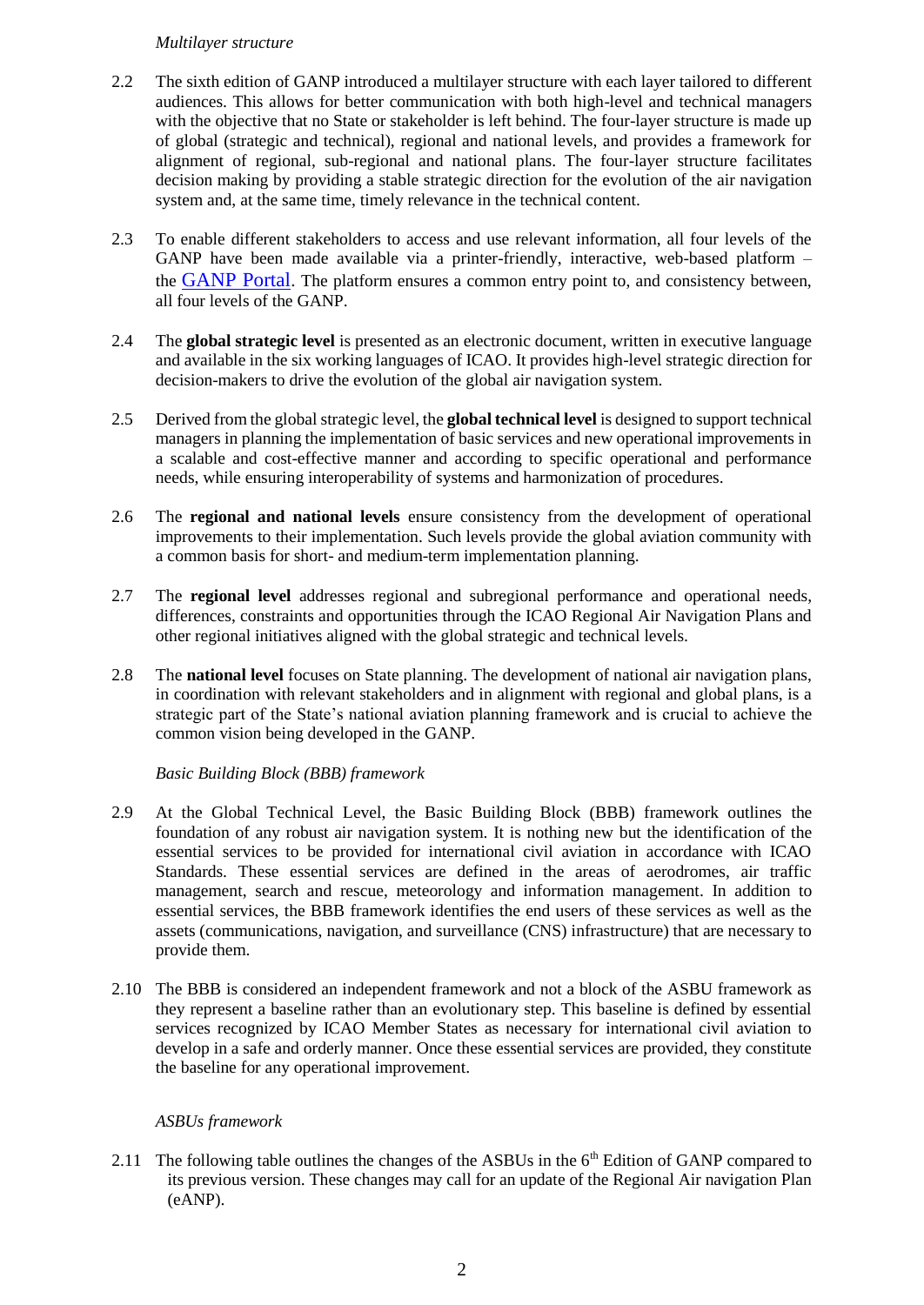| <b>THREADS</b>                            | B <sub>0</sub><br>2013 | B1<br>2019 | B <sub>2</sub><br>2025 | B <sub>3</sub><br>2031 | <b>B4</b><br>2037 |
|-------------------------------------------|------------------------|------------|------------------------|------------------------|-------------------|
| <b>ACAS/ACAS</b>                          |                        |            |                        |                        |                   |
| Airborne collision avoidance systems      |                        |            |                        |                        |                   |
| <b>ACDM/ACDM</b>                          |                        |            |                        |                        |                   |
| Airport collaborative decision-making     |                        |            |                        |                        |                   |
| <b>AMET / AMET</b>                        |                        |            |                        |                        |                   |
| Advanced MET information                  |                        |            |                        |                        |                   |
| <b>APTA/APTA</b>                          |                        |            |                        |                        |                   |
| Airport accessibility                     |                        |            |                        |                        |                   |
| <b>ASUR/ASUR</b>                          |                        |            |                        |                        |                   |
| Alternative surveillance                  |                        |            |                        |                        |                   |
| / COMI                                    |                        |            |                        |                        |                   |
| <b>COM</b> Infrastructure                 |                        |            |                        |                        |                   |
| / COMS                                    |                        |            |                        |                        |                   |
| <b>COM Services/systems</b>               |                        |            |                        |                        |                   |
| / CSEP                                    |                        |            |                        |                        |                   |
| Cooperative Separation                    |                        |            |                        |                        |                   |
| <b>DATM / DAIM</b>                        |                        |            |                        |                        |                   |
| Digital ATM information                   |                        |            |                        |                        |                   |
| <b>FICE/FICE</b>                          |                        |            |                        |                        |                   |
| FF-ICE                                    |                        |            |                        |                        |                   |
| <b>FRTO/FRTO</b>                          |                        |            |                        |                        |                   |
| Free-route operations                     |                        |            |                        |                        |                   |
| / GADS                                    |                        |            |                        |                        |                   |
| Global Aeronautical Distress & Safety Sys |                        |            |                        |                        |                   |
| /NAVS                                     |                        |            |                        |                        |                   |
| Navigation Systems                        |                        |            |                        |                        |                   |
| <b>NOPS/NOPS</b>                          |                        |            |                        |                        |                   |
| Network operations                        |                        |            |                        |                        |                   |
| <b>OPFL / OPFL</b>                        |                        |            |                        |                        |                   |
| Optimum flight levels                     |                        |            |                        |                        |                   |
| <b>RATS/RATS</b>                          |                        |            |                        |                        |                   |
| <b>Remote ATS</b>                         |                        |            |                        |                        |                   |
| <b>RSEQ/RSEQ</b>                          |                        |            |                        |                        |                   |
| Runway sequencing                         |                        |            |                        |                        |                   |
| <b>SNET / SNET</b>                        |                        |            |                        |                        |                   |
| Safety nets                               |                        |            |                        |                        |                   |
| <b>SURF / SURF</b>                        |                        |            |                        |                        |                   |
| Surface operations                        |                        |            |                        |                        |                   |
| <b>SWIM/SWIM</b>                          |                        |            |                        |                        |                   |
| System-wide information management        |                        |            |                        |                        |                   |
| TBO/TBO                                   |                        |            |                        |                        |                   |
| Trajectory-based operations               |                        |            |                        |                        |                   |
| <b>WAKE / WAKE</b>                        |                        |            |                        |                        |                   |
| Wake turbulence separation                |                        |            |                        |                        |                   |
| <b>ASEP/</b>                              |                        |            |                        |                        |                   |
| Airborne separation                       |                        |            |                        |                        |                   |
| CDO/                                      |                        |            |                        |                        |                   |
| Continuous descent operations             |                        |            |                        |                        |                   |
| CCO/                                      |                        |            |                        |                        |                   |
| Continuous climb operations               |                        |            |                        |                        |                   |
| <b>RPAS/</b>                              |                        |            |                        |                        |                   |
| Remotely piloted aircraft systems         |                        |            |                        |                        |                   |
|                                           |                        |            |                        |                        |                   |

**Caption** Thread in GANP 5 continuing Continuing thread in GANP 6

Thread in GANP 5 terminated New thread in GANP 6